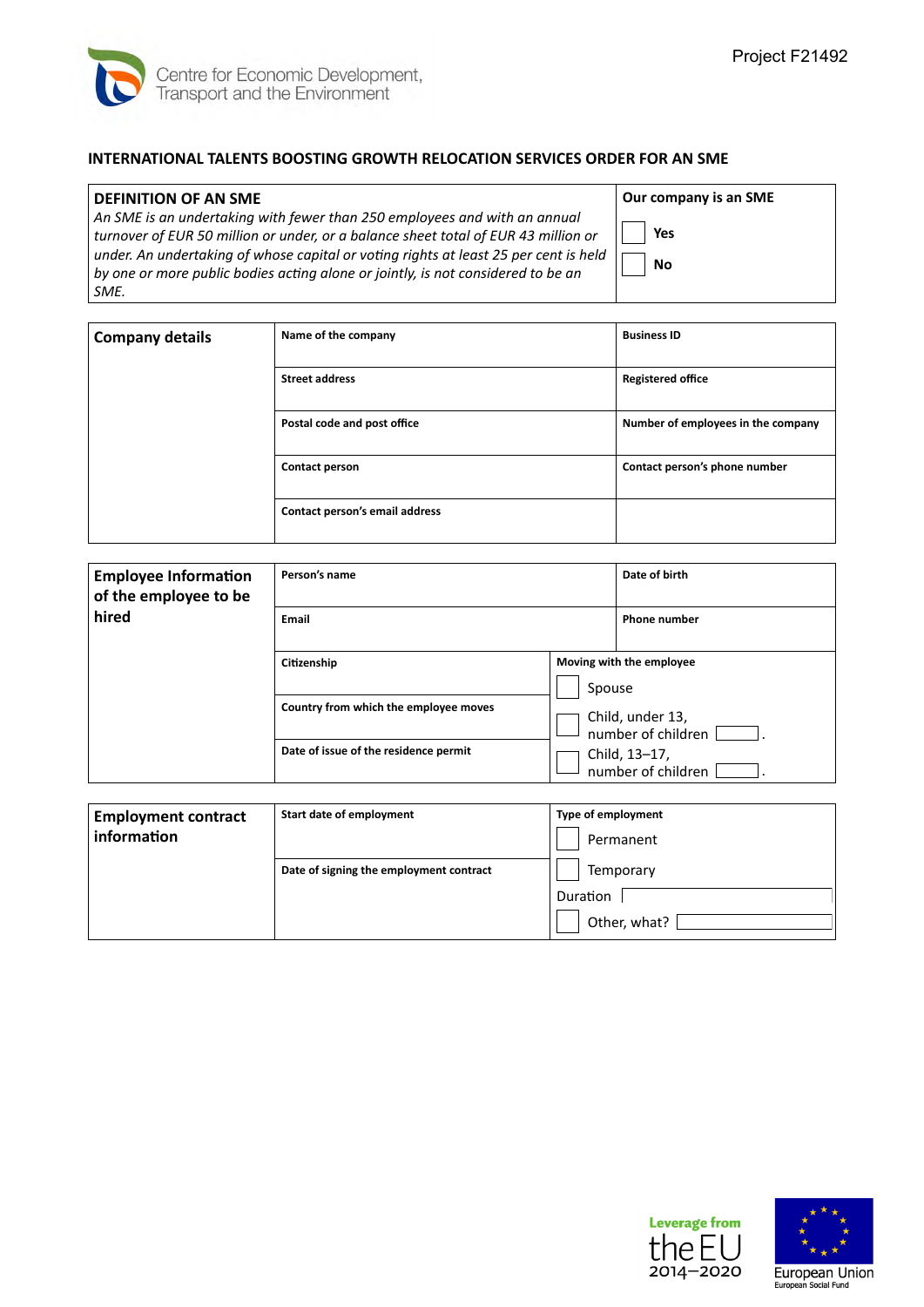

| Services available for<br>order  | The service provider assists the expert, family and company in the following<br>matters related to entry:                                                                                                                                                                                                                                                                                                                                                                                                                                                                                                                                                                                                                                                                                                                                                                                                                                                                                                                                                                                                                                                                                                                                   |
|----------------------------------|---------------------------------------------------------------------------------------------------------------------------------------------------------------------------------------------------------------------------------------------------------------------------------------------------------------------------------------------------------------------------------------------------------------------------------------------------------------------------------------------------------------------------------------------------------------------------------------------------------------------------------------------------------------------------------------------------------------------------------------------------------------------------------------------------------------------------------------------------------------------------------------------------------------------------------------------------------------------------------------------------------------------------------------------------------------------------------------------------------------------------------------------------------------------------------------------------------------------------------------------|
| 1. First stage of<br>immigration | • Advice on migration issues (e.g. basic information package on housing, pet imports,<br>general information on recreational opportunities).<br>• Necessary official registrations (registration in the Population Information System)<br>and a Finnish personal identity code.<br>• Assistance in joining the Finnish social security system.<br>• Taxation and applying for a tax card.<br>• Guidance to public services (e.g. TE Office, Kela, city information points, health care).<br>• Opening a bank account.<br>• Applying for a driving licence entitling to the right to drive in Finland.<br>• Applying for a local public transport travel card.<br>• Assistance in purchasing the Internet and telephone connection.<br>• Presentation of temporary accommodation options and assistance in arranging<br>accommodation.<br>• Applying for places in schools and day-care centres for children, if there are children<br>in the family. The language of the school or day care centre may be Finnish, Swedish<br>or English. However, the family's wishes shall be taken into account when applying<br>to a school and day care centre.<br>Order of the above relocation services.<br>Total price of the service €2,500 + VAT* |
|                                  |                                                                                                                                                                                                                                                                                                                                                                                                                                                                                                                                                                                                                                                                                                                                                                                                                                                                                                                                                                                                                                                                                                                                                                                                                                             |

| Services available for | The Finding a home service includes                                                                                                                                                          |
|------------------------|----------------------------------------------------------------------------------------------------------------------------------------------------------------------------------------------|
| order                  | Presentation of at least three housing options per expert/family. Presentations                                                                                                              |
| 2. Finding a home      | can take place either at the apartment or digitally online. The wishes of the expert<br>must be taken into account in the housing alternatives and in the presentation of<br>the apartments. |
|                        | Assisting in the management of rental housing arrangements (e.g. rental<br>agreement, rental guarantee, electricity and water contract, home insurance).                                     |
|                        | Order of Finding a home service. Total price of the service $\epsilon$ 2,500 + VAT*                                                                                                          |

| Services available for                        | Career guidance for a partner or spouse service includes:                                                                                                  |                                     |
|-----------------------------------------------|------------------------------------------------------------------------------------------------------------------------------------------------------------|-------------------------------------|
| order                                         | 1. Career guidance for the spouse of the expert.                                                                                                           |                                     |
| 3. Career guidance for a<br>partner or spouse | 2. Update of the spouse's CV to suit the Finnish labour market                                                                                             |                                     |
|                                               | General information on Finnish work culture, job search and interview practices, and<br>3.                                                                 |                                     |
|                                               | 4. General information on study and traineeship opportunities in Finland                                                                                   |                                     |
|                                               | The service includes in total at least 6 hours of individual mentoring. The service must<br>begin within one month of the person's entry into the country. |                                     |
|                                               | Order of Career guidance for a partner or spouse service.<br>Total price of the service $\epsilon$ 1,500 + VAT*                                            |                                     |
|                                               | Person's name                                                                                                                                              | Date of birth                       |
|                                               | Email                                                                                                                                                      | <b>Phone number:</b>                |
|                                               | Citizenship                                                                                                                                                | Country from which the person moves |
|                                               | Date of issue of the residence permit                                                                                                                      | Date of arrival to Finland          |